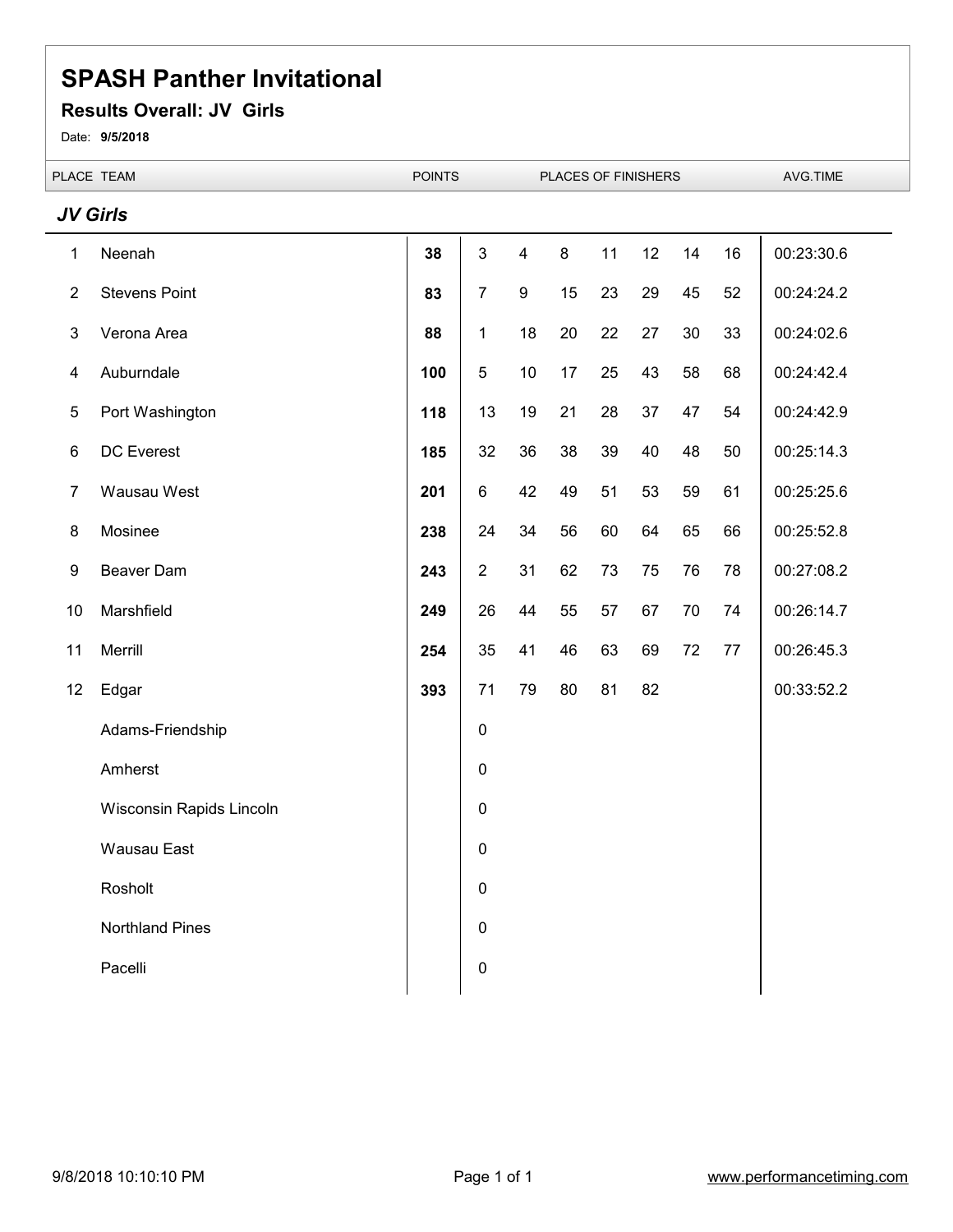JV Girls

Overall Results : JV Girls Female

| Pos          | No   | Name                   | Team                 | Grade | Time       | Team<br><b>Position</b> | Team<br><b>Points</b> | Pace         |
|--------------|------|------------------------|----------------------|-------|------------|-------------------------|-----------------------|--------------|
| $\mathbf{1}$ | 920  | Payette Neess          | Verona Area          | 9     | 00:22:05.8 | 1                       | 1                     | 7:07 min/m   |
| 2            | 153  | Yocelyne Hernandez     | Beaver Dam           | 11    | 00:22:46.3 | 1                       | $\overline{2}$        | $7:20$ min/m |
| 3            | 585  | Marissa Olsen          | Neenah               | 12    | 00:22:50.1 | 1                       | 3                     | $7:21$ min/m |
| 4            | 590  | <b>Catherine Tears</b> | Neenah               | 10    | 00:22:50.6 | 2                       | 4                     | $7:22$ min/m |
| 5            | 99   | Victoria Hasenohrl     | Auburndale           | 10    | 00:22:50.9 | 1                       | 5                     | $7:22$ min/m |
| 6            | 1054 | Kate Neumueller        | Wausau West          | 11    | 00:23:16.3 | 1                       | 6                     | $7:30$ min/m |
| 7            | 817  | Jillian Keup           | <b>Stevens Point</b> | 12    | 00:23:21.1 | 1                       | 7                     | $7:31$ min/m |
| 8            | 587  | Sophia Shelley         | Neenah               | 12    | 00:23:25.5 | 3                       | 8                     | $7:33$ min/m |
| 9            | 803  | <b>Emily Belson</b>    | <b>Stevens Point</b> | 9     | 00:23:34.1 | 2                       | 9                     | 7:36 min/m   |
| 10           | 102  | Anna Kollross          | Auburndale           | 12    | 00:23:42.6 | 2                       | 10                    | $7:38$ min/m |
| 11           | 588  | Haley Hodek            | Neenah               | 11    | 00:23:47.1 | 4                       | 11                    | 7:40 min/m   |
| 12           | 586  | Kamryn Porsche         | Neenah               | 10    | 00:23:48.5 | 5                       | 12                    | 7:40 min/m   |
| 13           | 681  | Grace Schumacher       | Port Washington      | 10    | 00:23:51.6 | 1                       | 13                    | $7:41$ min/m |
| 14           | 584  | <b>Monica Miller</b>   | Neenah               | 11    | 00:23:54.9 | 6                       | 14                    | $7:42$ min/m |
| 15           | 806  | Kendra Czerneski       | <b>Stevens Point</b> | 9     | 00:23:55.7 | 3                       | 15                    | $7:43$ min/m |
| 16           | 591  | Maddie Thayer          | Neenah               | 10    | 00:23:57.8 | 7                       | 16                    | 7:43 min/m   |
| 17           | 101  | Lily Kloos             | Auburndale           | 10    | 00:23:58.8 | 3                       | 17                    | $7:44$ min/m |
| 18           | 927  | Kaya Ujikawa           | Verona Area          | 9     | 00:23:59.6 | 2                       | 18                    | $7:44$ min/m |
| 19           | 678  | Kayla Hartman          | Port Washington      | 10    | 00:24:02.0 | 2                       | 19                    | $7:45$ min/m |
| 20           | 916  | <b>Makae Curtis</b>    | Verona Area          | 10    | 00:24:03.1 | 3                       | 20                    | $7:45$ min/m |
| 21           | 680  | Anna Russell           | Port Washington      | 10    | 00:24:09.6 | 3                       | 21                    | $7:47$ min/m |
| 22           | 567  | Rachel Kuenzi          | Neenah               | 9     | 00:24:10.3 | 8                       | >7                    | $7:47$ min/m |
| 23           | 919  | Mary Kate Lichty       | Verona Area          | 9     | 00:24:14.0 | 4                       | 22                    | $7:49$ min/m |
| 24           | 834  | <b>Bryn Swiston</b>    | <b>Stevens Point</b> | 10    | 00:24:15.6 | 4                       | 23                    | 7:49 min/m   |
| 25           | 554  | Miranda Solinsky       | Mosinee              | 9     | 00:24:15.6 | 1                       | 24                    | 7:49 min/m   |
| 26           | 104  | Autumn Richardson      | Auburndale           | 9     | 00:24:17.4 | 4                       | 25                    | 7:50 min/m   |
| 27           | 452  | Elaina Kirschnik       | Marshfield           | 10    | 00:24:19.1 | 1                       | 26                    | 7:50 min/m   |
| 28           | 918  | Catalina Grimm         | Verona Area          | 12    | 00:24:24.6 | 5                       | 27                    | 7:52 min/m   |
| 29           | 682  | Rebekah Stacey         | Port Washington      | 12    | 00:24:33.5 | 4                       | 28                    | 7:55 min/m   |
| 30           | 820  | Anna Meilahn           | <b>Stevens Point</b> | 9     | 00:24:33.7 | 5                       | 29                    | 7:55 min/m   |
| 31           | 922  | Colleen Quinn          | Verona Area          | 9     | 00:24:34.3 | 6                       | 30                    | 7:55 min/m   |
| 32           | 156  | Rebecca Rydzewski      | Beaver Dam           | 9     | 00:24:45.5 | 2                       | 31                    | 7:59 min/m   |
| 33           | 247  | Sarah Philipps         | DC Everest           | 12    | 00:24:53.2 | 1                       | 32                    | 8:01 min/m   |
| 34           | 914  | Surya Blasiole         | Verona Area          | 10    | 00:24:56.8 | 7                       | 33                    | 8:02 min/m   |
| 35           | 548  | Ava Hintz              | Mosinee              | 9     | 00:24:58.5 | 2                       | 34                    | 8:03 min/m   |
| 36           | 515  | Anne Herdt             | Merrill              | 12    | 00:24:59.8 | 1                       | 35                    | 8:03 min/m   |
| 37           | 43   | Revyn Abbot-Bevers     | Amherst              | 9     | 00:25:01.1 | 1                       | $5$                   | 8:04 min/m   |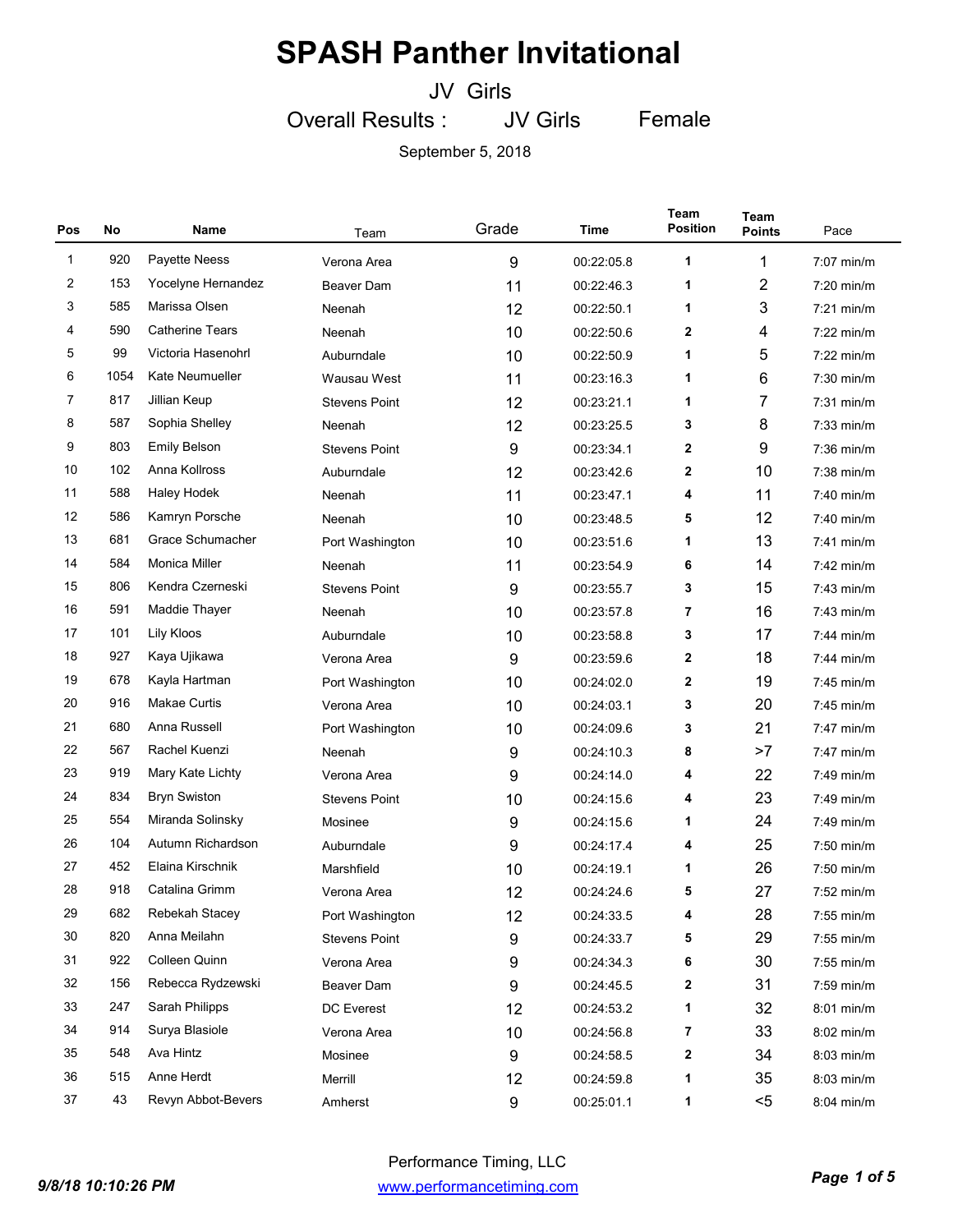JV Girls

Overall Results : JV Girls Female

| Pos | No   | Name                     | Team                 | Grade | Time       | Team<br><b>Position</b> | Team<br><b>Points</b> | Pace         |
|-----|------|--------------------------|----------------------|-------|------------|-------------------------|-----------------------|--------------|
| 38  | 235  | <b>Makenzie Bessette</b> | <b>DC</b> Everest    | 9     | 00:25:03.3 | 2                       | 36                    | 8:04 min/m   |
| 39  | 679  | Noel Konitzer            | Port Washington      | 12    | 00:25:05.3 | 5                       | 37                    | $8:05$ min/m |
| 40  | 252  | Grace Waller             | <b>DC Everest</b>    | 12    | 00:25:06.4 | 3                       | 38                    | $8:05$ min/m |
| 41  | 245  | Sara Niemuth             | <b>DC</b> Everest    | 9     | 00:25:14.6 | 4                       | 39                    | $8:08$ min/m |
| 42  | 250  | <b>Carly Schwantes</b>   | <b>DC</b> Everest    | 10    | 00:25:17.3 | 5                       | 40                    | $8:09$ min/m |
| 43  | 514  | <b>Claire Drew</b>       | Merrill              | 10    | 00:25:17.9 | 2                       | 41                    | $8:09$ min/m |
| 44  | 1060 | Jordan Stoecker          | Wausau West          | 10    | 00:25:18.2 | 2                       | 42                    | $8:09$ min/m |
| 45  | 103  | Lillian Onsager          | Auburndale           | 11    | 00:25:20.9 | 5                       | 43                    | $8:10$ min/m |
| 46  | 449  | Emma Gilkerson           | Marshfield           | 12    | 00:25:22.6 | 2                       | 44                    | 8:11 min/m   |
| 47  | 826  | Laura Rogan              | <b>Stevens Point</b> | 9     | 00:25:25.3 | 6                       | 45                    | $8:12$ min/m |
| 48  | 513  | Annie Becker             | Merrill              | 9     | 00:25:25.3 | 3                       | 46                    | $8:12$ min/m |
| 49  | 683  | Ashley Tourangeau        | Port Washington      | 10    | 00:25:25.5 | 6                       | 47                    | $8:12$ min/m |
| 50  | 242  | <b>Tayler Konkol</b>     | <b>DC</b> Everest    | 9     | 00:25:29.1 | 6                       | 48                    | 8:13 min/m   |
| 51  | 1048 | <b>Taylor Haroldson</b>  | Wausau West          | 12    | 00:25:34.9 | 3                       | 49                    | $8:15$ min/m |
| 52  | 244  | Zoey Minnihan            | <b>DC</b> Everest    | 12    | 00:25:36.1 | 7                       | 50                    | $8:15$ min/m |
| 53  | 1053 | Paige Nelson             | Wausau West          | 11    | 00:25:42.9 | 4                       | 51                    | $8:17$ min/m |
| 54  | 810  | Jade Gutierez            | <b>Stevens Point</b> | 10    | 00:25:44.0 | 7                       | 52                    | 8:18 min/m   |
| 55  | 1046 | Claire Butalla           | Wausau West          | 9     | 00:25:45.0 | 5                       | 53                    | $8:18$ min/m |
| 56  | 677  | <b>Emily Eckert</b>      | Port Washington      | 10    | 00:25:52.7 | 7                       | 54                    | $8:20$ min/m |
| 57  | 815  | Erin Jore                | <b>Stevens Point</b> | 11    | 00:25:55.3 | 8                       | >7                    | $8:21$ min/m |
| 58  | 458  | Makenzie Schreiner       | Marshfield           | 9     | 00:25:59.5 | 3                       | 55                    | $8:23$ min/m |
| 59  | 551  | Rebecca Luebbe           | Mosinee              | 9     | 00:26:00.2 | 3                       | 56                    | $8:23$ min/m |
| 60  | 457  | <b>Emily Sautebin</b>    | Marshfield           | 10    | 00:26:02.8 | 4                       | 57                    | $8:24$ min/m |
| 61  | 107  | Alexandra Wolf           | Auburndale           | 12    | 00:26:05.2 | 6                       | 58                    | $8:24$ min/m |
| 62  | 1047 | Alyssa Fritsche          | Wausau West          | 12    | 00:26:06.3 | 6                       | 59                    | $8:25$ min/m |
| 63  | 543  | Reidun Backman           | Mosinee              | 11    | 00:26:10.1 | 4                       | 60                    | $8:26$ min/m |
| 64  | 1058 | Erika Schneider          | Wausau West          | 10    | 00:26:15.5 | 7                       | 61                    | 8:28 min/m   |
| 65  | 816  | Kate Jorgensen           | <b>Stevens Point</b> | 10    | 00:26:18.0 | 9                       | >7                    | 8:29 min/m   |
| 66  | 239  | Morgan Jansen            | DC Everest           | 12    | 00:26:20.3 | 8                       | >7                    | 8:29 min/m   |
| 67  | 921  | Anna Putney              | Verona Area          | 9     | 00:26:21.3 | 8                       | >7                    | 8:30 min/m   |
| 68  | 823  | Ashtyn Newland           | <b>Stevens Point</b> | 10    | 00:26:25.0 | 10                      | >7                    | 8:31 min/m   |
| 69  | 1049 | Emily Johnson            | Wausau West          | 9     | 00:26:25.1 | 8                       | >7                    | 8:31 min/m   |
| 70  | 155  | Grace Madeiros           | Beaver Dam           | 11    | 00:26:26.8 | 3                       | 62                    | 8:31 min/m   |
| 71  | 923  | Samantha Roemer          | Verona Area          | 9     | 00:26:27.6 | 9                       | >7                    | 8:32 min/m   |
| 72  | 829  | Elle Schraufnagel        | <b>Stevens Point</b> | 12    | 00:26:31.3 | 11                      | >7                    | 8:33 min/m   |
| 73  | 520  | Alexis Slagoski          | Merrill              | 10    | 00:26:32.3 | 4                       | 63                    | 8:33 min/m   |
| 74  | 544  | Isabelle Bednorski       | Mosinee              | 10    | 00:26:33.0 | 5                       | 64                    | 8:33 min/m   |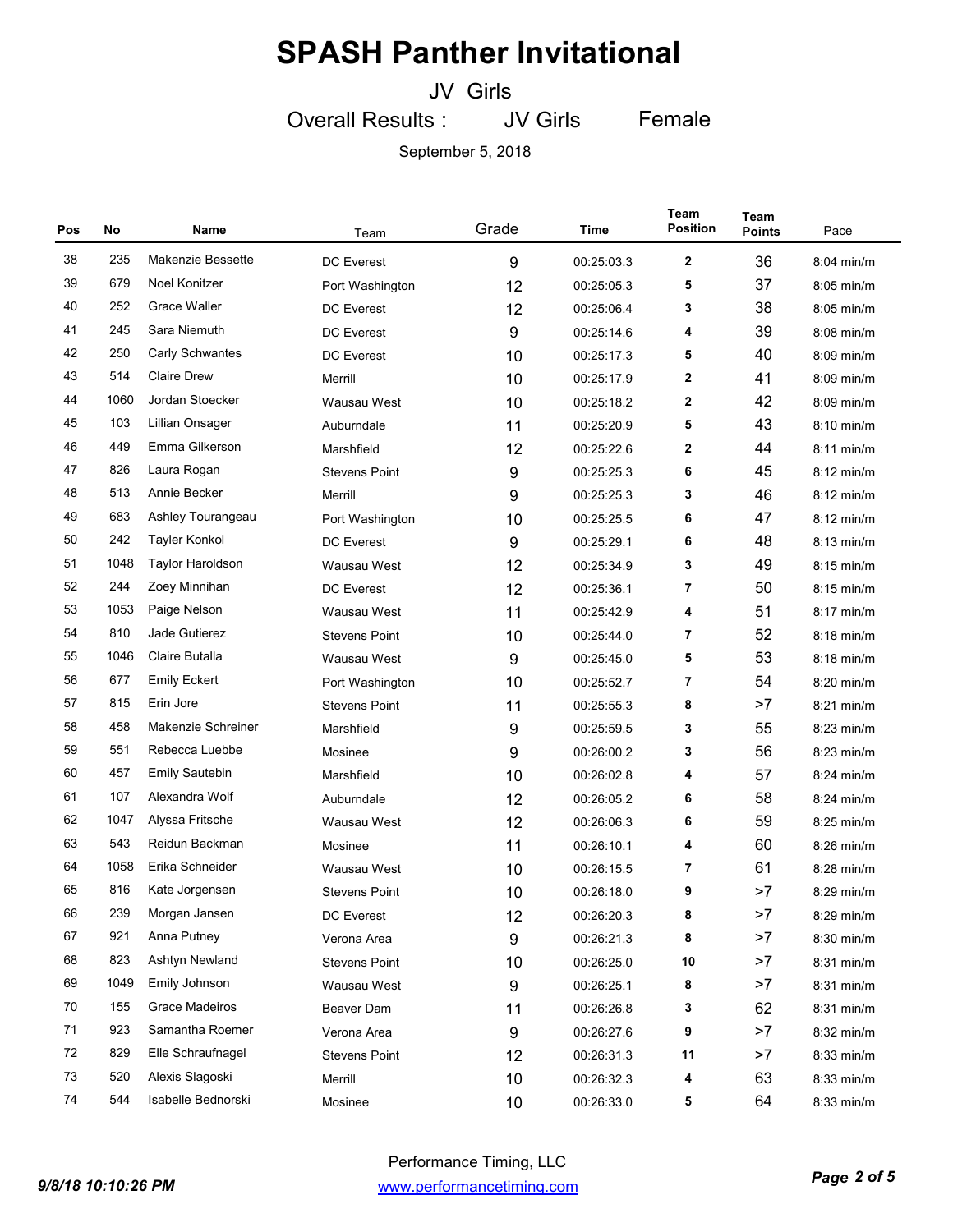JV Girls

Overall Results : JV Girls Female

| Pos | No   | Name                   | Team                     | Grade | Time       | <b>Team</b><br><b>Position</b> | Team<br><b>Points</b> | Pace         |
|-----|------|------------------------|--------------------------|-------|------------|--------------------------------|-----------------------|--------------|
| 75  | 1050 | Brianna Lor            | Wausau West              | 11    | 00:26:33.7 | 9                              | >7                    | 8:34 min/m   |
| 76  | 809  | Malerie Gaylord        | <b>Stevens Point</b>     | 9     | 00:26:34.8 | 12                             | >7                    | $8:34$ min/m |
| 77  | 555  | Sophia Theiss          | Mosinee                  | 9     | 00:26:35.2 | 6                              | 65                    | 8:34 min/m   |
| 78  | 550  | Haley Lemke            | Mosinee                  | 11    | 00:26:36.7 | 7                              | 66                    | $8:35$ min/m |
| 79  | 454  | Jerica Mueller         | Marshfield               | 10    | 00:26:38.7 | 5                              | 67                    | $8:35$ min/m |
| 80  | 106  | Hannah Schulte         | Auburndale               | 11    | 00:26:40.8 | 7                              | 68                    | $8:36$ min/m |
| 81  | 15   | Sarah Grothus          | Adams-Friendship         | 9     | 00:26:47.6 | 1                              | $5$                   | 8:38 min/m   |
| 82  | 925  | Greta Schmidt          | Verona Area              | 12    | 00:26:48.3 | 10                             | >7                    | $8:38$ min/m |
| 83  | 805  | Katrina Cisewski       | <b>Stevens Point</b>     | 9     | 00:26:49.8 | 13                             | >7                    | 8:39 min/m   |
| 84  | 249  | Megan Schultz          | <b>DC</b> Everest        | 9     | 00:26:50.3 | 9                              | >7                    | 8:39 min/m   |
| 85  | 516  | Rylee Hoeppner         | Merrill                  | 11    | 00:26:54.7 | 5                              | 69                    | $8:40$ min/m |
| 86  | 453  | <b>Brooke McGrath</b>  | Marshfield               | 12    | 00:27:00.5 | 6                              | 70                    | 8:42 min/m   |
| 87  | 105  | Emmalee Richardson     | Auburndale               | 11    | 00:27:07.8 | 8                              | >7                    | 8:45 min/m   |
| 88  | 270  | Madison Hasz           | Edgar                    | 9     | 00:27:17.1 | 1                              | 71                    | $8:48$ min/m |
| 89  | 236  | Annika Brown           | <b>DC</b> Everest        | 11    | 00:27:21.5 | 10                             | >7                    | $8:49$ min/m |
| 90  | 1118 | Abby Bush              | Wisconsin Rapids Lincoln | 9     | 00:27:25.1 | 1                              | $5$                   | 8:50 min/m   |
| 91  | 1045 | Allison Borta          | Wausau West              | 10    | 00:27:27.5 | 10                             | >7                    | $8:51$ min/m |
| 92  | 45   | <b>Bailey Maxwell</b>  | Amherst                  | 9     | 00:27:27.7 | 2                              | $5$                   | $8:51$ min/m |
| 93  | 44   | Hanna Kropidlowski     | Amherst                  | 10    | 00:27:29.0 | 3                              | $5$                   | 8:51 min/m   |
| 94  | 813  | <b>Brooke Hiess</b>    | <b>Stevens Point</b>     | 12    | 00:27:30.2 | 14                             | >7                    | $8:52$ min/m |
| 95  | 917  | Arlethe Garcia-Teapila | Verona Area              | 12    | 00:27:45.0 | 11                             | >7                    | 8:57 min/m   |
| 96  | 1057 | Fernanda Pintor        | Wausau West              | 12    | 00:27:45.3 | 11                             | >7                    | 8:57 min/m   |
| 97  | 1059 | Shpresa Shabani        | Wausau West              | 12    | 00:27:46.6 | 12                             | >7                    | 8:57 min/m   |
| 98  | 238  | Mya Herrington         | <b>DC Everest</b>        | 10    | 00:27:46.7 | 11                             | >7                    | 8:57 min/m   |
| 99  | 804  | <b>Emily Boeck</b>     | <b>Stevens Point</b>     | 11    | 00:27:47.8 | 15                             | >7                    | $8:58$ min/m |
| 100 | 518  | Hannah Losee           | Merrill                  | 10    | 00:27:50.9 | 6                              | 72                    | $8:59$ min/m |
| 101 | 1007 | <b>Maddie Busig</b>    | Wausau East              | 10    | 00:28:02.5 | 1                              | <5                    | $9:02$ min/m |
| 102 | 243  | Makenna Mai            | <b>DC</b> Everest        | 11    | 00:28:03.6 | 12                             | >7                    | $9:03$ min/m |
| 103 | 150  | Madelyn Adsit          | Beaver Dam               | 10    | 00:28:05.3 | 4                              | 73                    | $9:03$ min/m |
| 104 | 1052 | Jasmine Nagel          | Wausau West              | 12    | 00:28:15.9 | 13                             | >7                    | $9:07$ min/m |
| 105 | 622  | Meg Hayes              | <b>Northland Pines</b>   | 10    | 00:28:17.3 | 1                              | $5$                   | $9:07$ min/m |
| 106 | 448  | Jocie Anderson         | Marshfield               | 12    | 00:28:19.5 | 7                              | 74                    | $9:08$ min/m |
| 107 | 716  | Megan Guzman           | Rosholt                  | 11    | 00:28:21.9 | 1                              | $5$                   | 9:09 min/m   |
| 108 | 151  | Meagen Allen           | Beaver Dam               | 10    | 00:28:23.3 | 5                              | 75                    | $9:09$ min/m |
| 109 | 1122 | Aubree Plante          | Wisconsin Rapids Lincoln | 10    | 00:28:25.0 | 2                              | $5$                   | $9:10$ min/m |
| 110 | 825  | Joleece Pecore         | <b>Stevens Point</b>     | 11    | 00:28:25.4 | 16                             | >7                    | $9:10$ min/m |
| 111 | 546  | Violet Cox             | Mosinee                  | 10    | 00:28:26.6 | 8                              | >7                    | $9:10$ min/m |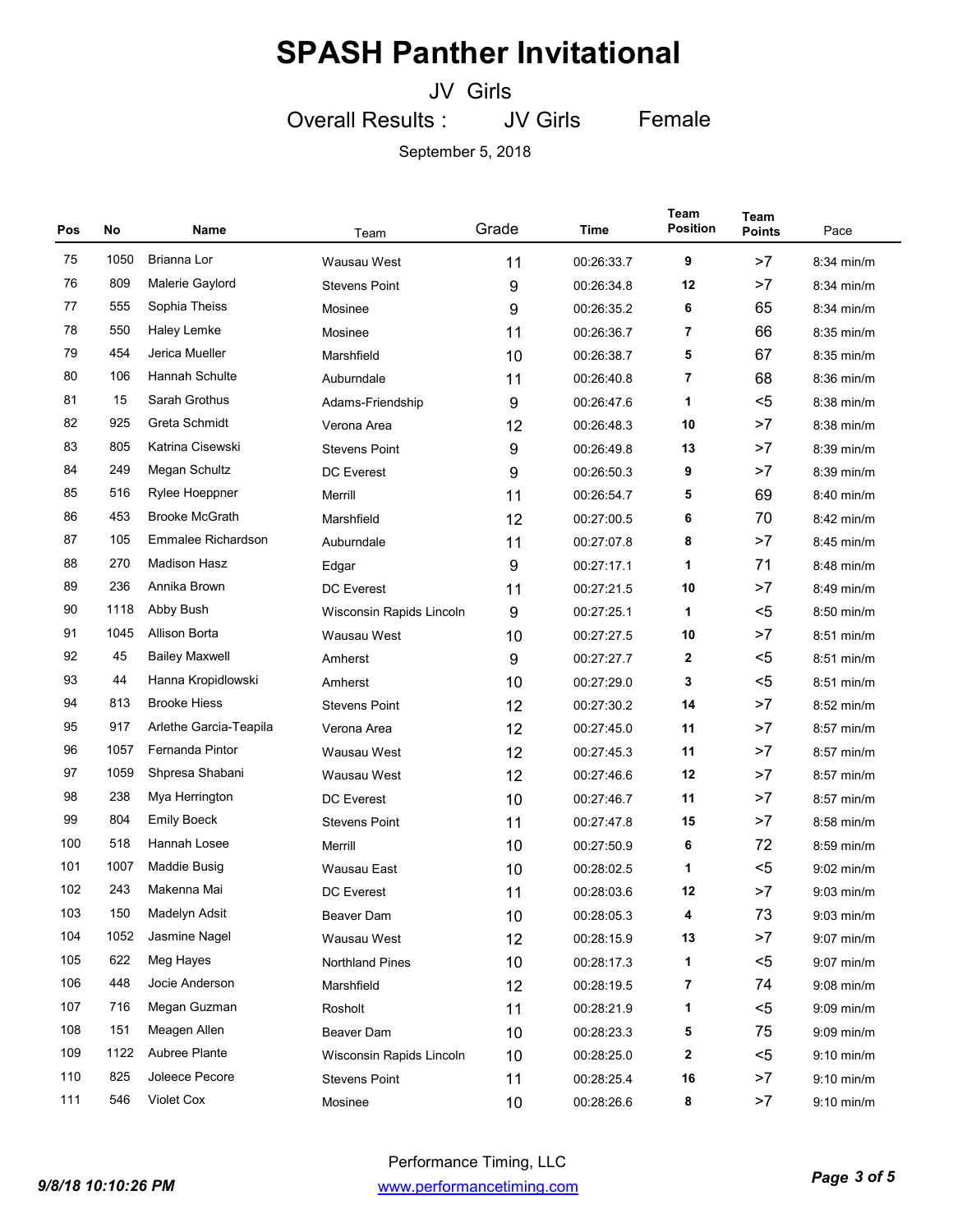JV Girls

Female

Overall Results : JV Girls

| Pos | No   | Name                     | Team                     | Grade            | Time       | Team<br><b>Position</b> | <b>Team</b><br><b>Points</b> | Pace         |
|-----|------|--------------------------|--------------------------|------------------|------------|-------------------------|------------------------------|--------------|
| 112 | 924  | Selma Rudolph            | Verona Area              | 11               | 00:28:33.0 | 12                      | >7                           | $9:12$ min/m |
| 113 | 1051 | Katherine Mccallum       | Wausau West              | 10               | 00:28:39.6 | 14                      | >7                           | $9:14$ min/m |
| 114 | 1010 | Jocelin Rivera Hernandez | Wausau East              | 12               | 00:28:51.0 | $\mathbf{2}$            | $5$                          | $9:18$ min/m |
| 115 | 154  | Emma Jaeckel             | Beaver Dam               | 12               | 00:28:54.8 | 6                       | 76                           | $9:19$ min/m |
| 116 | 450  | Sophia Gruenling         | Marshfield               | 9                | 00:28:58.1 | 8                       | >7                           | $9:20$ min/m |
| 117 | 241  | Alison Kennedy           | <b>DC</b> Everest        | 9                | 00:28:59.1 | 13                      | >7                           | $9:21$ min/m |
| 118 | 926  | Elizabeth Semmann        | Verona Area              | 9                | 00:29:00.9 | 13                      | >7                           | $9:21$ min/m |
| 119 | 251  | Sophia Shimanski         | <b>DC</b> Everest        | 11               | 00:29:01.6 | 14                      | >7                           | $9:21$ min/m |
| 120 | 549  | Maddie Jamroz            | Mosinee                  | 12               | 00:29:03.7 | 9                       | >7                           | $9:22$ min/m |
| 121 | 1043 | <b>Annabeth Bartelt</b>  | Wausau West              | 10               | 00:29:18.9 | 15                      | >7                           | $9:27$ min/m |
| 122 | 248  | <b>Elizabeth Powers</b>  | <b>DC</b> Everest        | 10               | 00:29:20.2 | 15                      | >7                           | $9:27$ min/m |
| 123 | 254  | Julia Zamzow             | <b>DC</b> Everest        | 10               | 00:29:27.2 | 16                      | >7                           | $9:30$ min/m |
| 124 | 545  | Carissa Best             | Mosinee                  | $\boldsymbol{9}$ | 00:29:28.1 | 10                      | >7                           | $9:30$ min/m |
| 125 | 552  | Kaylee Olund             | Mosinee                  | 11               | 00:29:42.8 | 11                      | >7                           | $9:35$ min/m |
| 126 | 1119 | Haili Nelson             | Wisconsin Rapids Lincoln | 9                | 00:29:42.9 | 3                       | $5$                          | $9:35$ min/m |
| 127 | 253  | Geena Zamzow             | <b>DC Everest</b>        | 12               | 00:29:51.1 | 17                      | >7                           | $9:37$ min/m |
| 128 | 519  | Sara Rajek               | Merrill                  | 10               | 00:30:16.6 | 7                       | 77                           | $9:46$ min/m |
| 129 | 46   | Sydney Smith             | Amherst                  | 10               | 00:30:21.3 | 4                       | $5$                          | $9:47$ min/m |
| 130 | 100  | Sarah Karl               | Auburndale               | 11               | 00:30:22.4 | 9                       | >7                           | $9:47$ min/m |
| 131 | 237  | Paige Gruhlke            | <b>DC</b> Everest        | 11               | 00:30:26.2 | 18                      | >7                           | $9:49$ min/m |
| 132 | 451  | <b>Halle Hollatz</b>     | Marshfield               | 12               | 00:30:27.9 | 9                       | >7                           | $9:49$ min/m |
| 133 | 152  | Molly Halverson          | Beaver Dam               | 12               | 00:30:35.6 | 7                       | 78                           | $9:52$ min/m |
| 134 | 456  | Zoey Rice                | Marshfield               | 9                | 00:30:42.4 | 10                      | >7                           | $9:54$ min/m |
| 135 | 936  | Sophia Dolski            | Adams-Friendship         | 9                | 00:30:53.0 | 2                       | $5$                          | $9:57$ min/m |
| 136 | 638  | Maggie Sekerka           | Pacelli                  | 9                | 00:31:09.1 | 1                       | $5$                          | 10:02 min/m  |
| 137 | 274  | Mindy Urmanski           | Edgar                    | 12               | 00:31:13.1 | 2                       | 79                           | 10:04 min/m  |
| 138 | 246  | Jenna Overend            | <b>DC</b> Everest        | 10               | 00:31:24.7 | 19                      | >7                           | 10:07 min/m  |
| 139 | 269  | <b>Catherine Bergs</b>   | Edgar                    | 11               | 00:31:30.2 | 3                       | 80                           | 10:09 min/m  |
| 140 | 240  | Vannassa Kamke           | DC Everest               | $\boldsymbol{9}$ | 00:32:08.1 | 20                      | >7                           | 10:21 min/m  |
| 141 | 802  | Sarah Adams              | <b>Stevens Point</b>     | 10               | 00:32:25.4 | 17                      | >7                           | 10:27 min/m  |
| 142 | 553  | Shaylynn Rowe            | Mosinee                  | 12               | 00:32:27.3 | 12                      | >7                           | 10:28 min/m  |
| 143 | 273  | Sydney Streveler         | Edgar                    | 12               | 00:32:46.5 | 4                       | 81                           | 10:34 min/m  |
| 144 | 807  | Mikala Durall            | <b>Stevens Point</b>     | 10               | 00:32:57.9 | 18                      | >7                           | 10:38 min/m  |
| 145 | 556  | Ellie Wengelski          | Mosinee                  | 10               | 00:33:03.9 | 13                      | >7                           | 10:39 min/m  |
| 146 | 822  | Hope Nemeth              | <b>Stevens Point</b>     | 12               | 00:33:26.4 | 19                      | >7                           | 10:47 min/m  |
| 147 | 1117 | Rachel Bronson           | Wisconsin Rapids Lincoln | 10               | 00:33:55.0 | 4                       | $5$                          | 10:56 min/m  |
| 148 | 637  | Samantha Cowart          | Pacelli                  | 11               | 00:33:58.8 | $\mathbf{2}$            | $5$                          | 10:57 min/m  |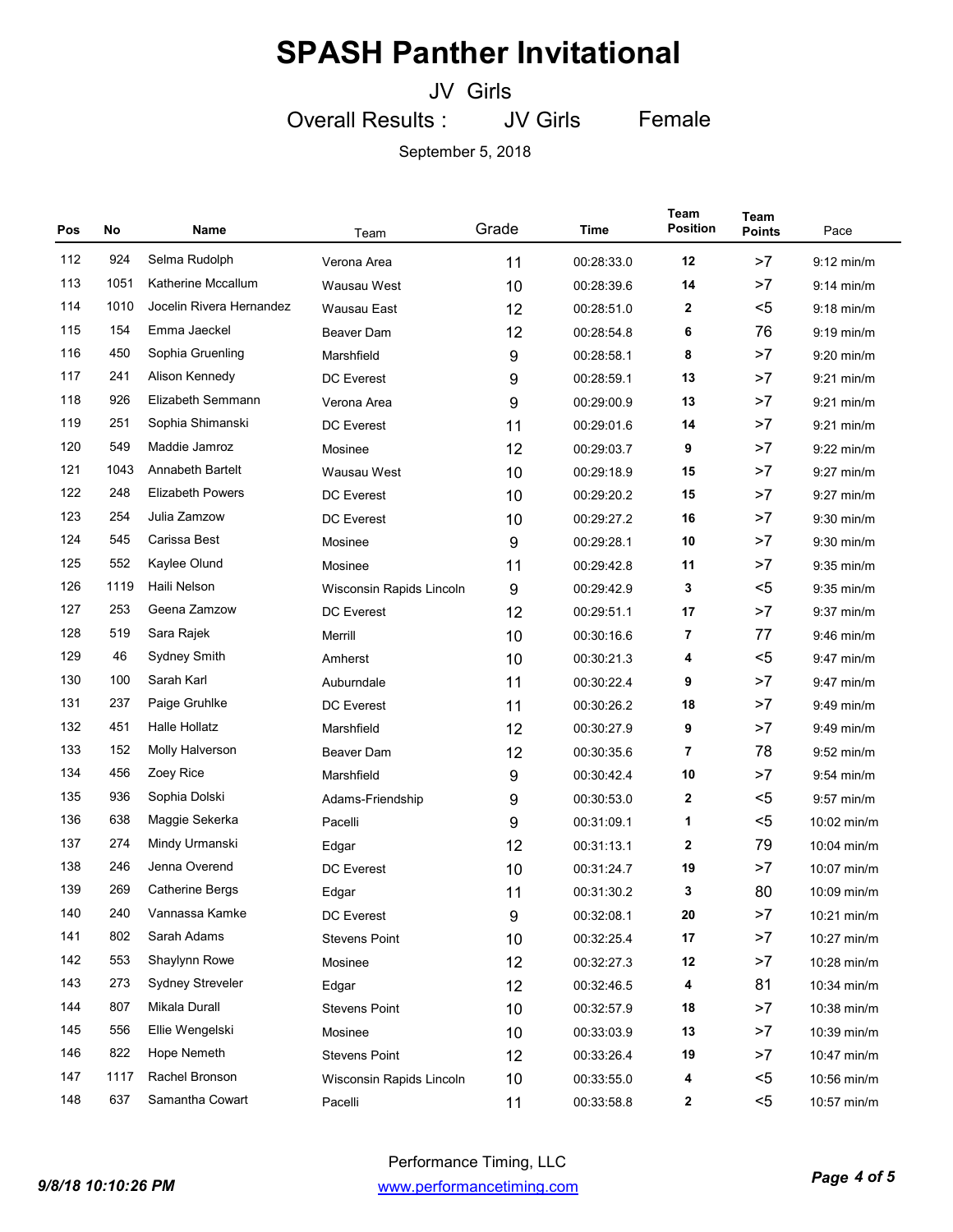JV Girls

Overall Results : JV Girls Female

| Pos | No   | Name                   | Team                 | Grade | Time       | Team<br><b>Position</b> | Team<br><b>Points</b> | Pace                  |
|-----|------|------------------------|----------------------|-------|------------|-------------------------|-----------------------|-----------------------|
| 149 | 460  | <b>Emily Treglowne</b> | Marshfield           | 9     | 00:34:08.3 | 11                      | >7                    | $11:00 \text{ min/m}$ |
| 150 | 1011 | Veronika Walters       | Wausau East          | 11    | 00:34:10.5 | 3                       | <5                    | $11:01$ min/m         |
| 151 | 1006 | Sarah Barkholz         | Wausau East          | 12    | 00:37:42.3 | 4                       | <5                    | $12:09$ min/m         |
| 152 | 271  | Valerie Myszka         | Edgar                | 9     | 00:46:34.0 | 5                       | 82                    | $15:01$ min/m         |
| 153 | 835  | Kaylee Taufeiner       | <b>Stevens Point</b> | 10    | 01:06:25.7 | 20                      | >7                    | $21:25 \text{ min/m}$ |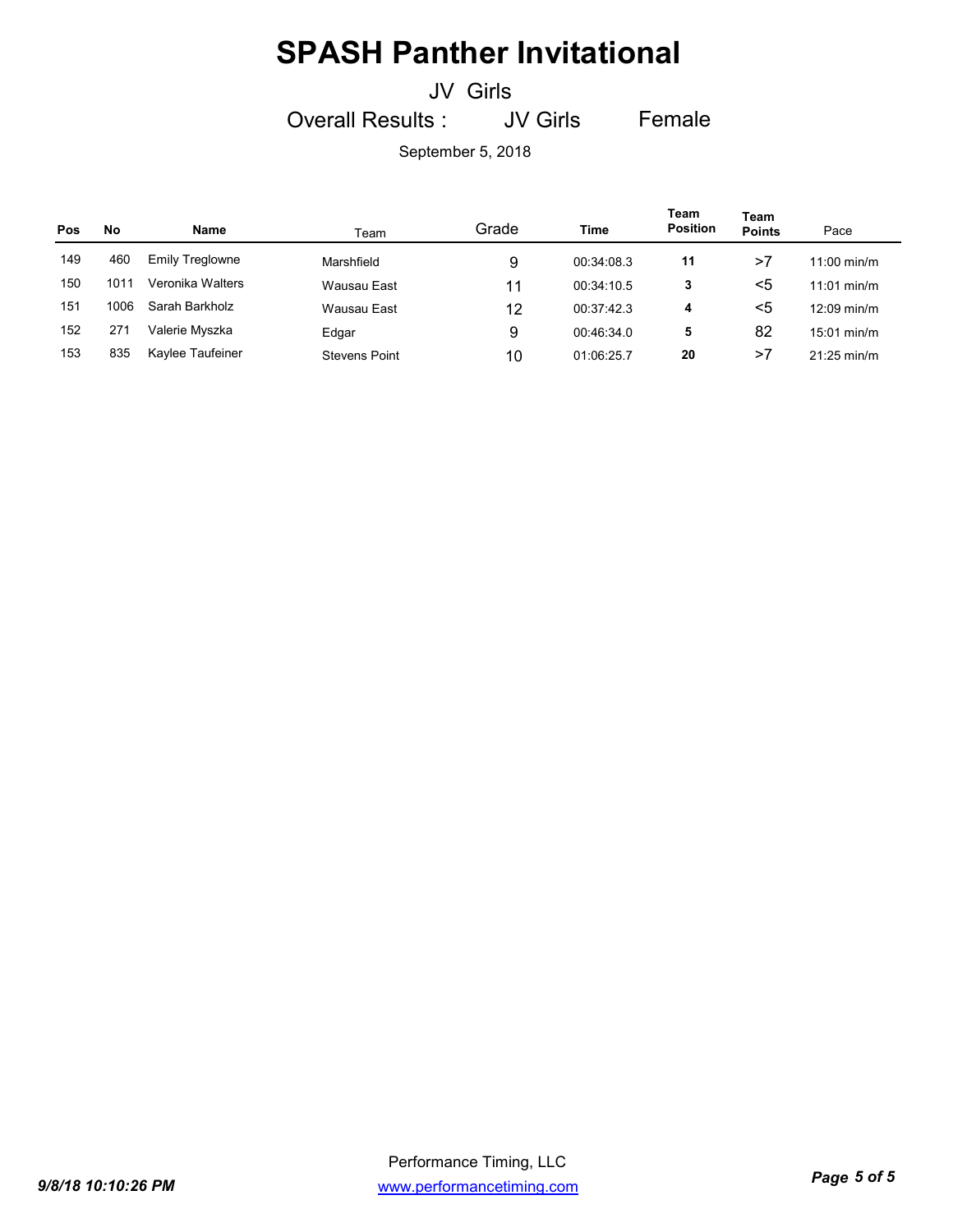#### **Team Results JV Girls**

|   | Team name: Neenah           |         |                        | Team result:38     | Team Pos:1         |
|---|-----------------------------|---------|------------------------|--------------------|--------------------|
|   | <b>Team Pos Overall Pos</b> | Race No | Name                   | <b>Finish Time</b> | <b>Team Points</b> |
|   |                             | 585     | Marissa Olsen          | 00:22:51           |                    |
|   | 4                           | 590     | <b>Catherine Tears</b> | 00:22:51           |                    |
|   | 8                           | 587     | Sophia Shelley         | 00:23:26           | 8                  |
|   | 11                          | 588     | Haley Hodek            | 00:23:48           | 11                 |
| 5 | 12                          | 586     | Kamryn Porsche         | 00:23:49           | 12                 |
| 6 | 14                          | 584     | Monica Miller          | 00:23:55           | 14                 |
|   | 16                          | 591     | Maddie Thayer          | 00:23:58           | 16                 |
|   | 22                          | 567     | Rachel Kuenzi          | 00:24:11           | >7                 |

|    | Team name: Stevens Point    |         |                     | Team result:83     | Team Pos:2         |
|----|-----------------------------|---------|---------------------|--------------------|--------------------|
|    | <b>Team Pos Overall Pos</b> | Race No | Name                | <b>Finish Time</b> | <b>Team Points</b> |
|    | 7                           | 817     | Jillian Keup        | 00:23:22           |                    |
| 2  | 9                           | 803     | Emily Belson        | 00:23:35           | 9                  |
| 3  | 15                          | 806     | Kendra Czerneski    | 00:23:56           | 15                 |
| 4  | 24                          | 834     | <b>Bryn Swiston</b> | 00:24:16           | 23                 |
| 5  | 30                          | 820     | Anna Meilahn        | 00:24:34           | 29                 |
| 6  | 47                          | 826     | Laura Rogan         | 00:25:26           | 45                 |
|    | 54                          | 810     | Jade Gutierez       | 00:25:45           | 52                 |
| 8  | 57                          | 815     | Erin Jore           | 00:25:56           | >7                 |
| 9  | 65                          | 816     | Kate Jorgensen      | 00:26:19           | >7                 |
| 10 | 68                          | 823     | Ashtyn Newland      | 00:26:26           | >7                 |
| 11 | 72                          | 829     | Elle Schraufnagel   | 00:26:32           | >7                 |
| 12 | 76                          | 809     | Malerie Gaylord     | 00:26:35           | >7                 |
| 13 | 83                          | 805     | Katrina Cisewski    | 00:26:50           | >7                 |
| 14 | 94                          | 813     | <b>Brooke Hiess</b> | 00:27:31           | >7                 |
| 15 | 99                          | 804     | <b>Emily Boeck</b>  | 00:27:48           | >7                 |
| 16 | 110                         | 825     | Joleece Pecore      | 00:28:26           | >7                 |
| 17 | 141                         | 802     | Sarah Adams         | 00:32:26           | >7                 |
| 18 | 144                         | 807     | Mikala Durall       | 00:32:58           | >7                 |
| 19 | 146                         | 822     | Hope Nemeth         | 00:33:27           | >7                 |
| 20 | 153                         | 835     | Kaylee Taufeiner    | 01:06:26           | >7                 |

|    | Team name: Verona Area      |         |                        | Team result:88     | Team Pos:3         |
|----|-----------------------------|---------|------------------------|--------------------|--------------------|
|    | <b>Team Pos Overall Pos</b> | Race No | <b>Name</b>            | <b>Finish Time</b> | <b>Team Points</b> |
|    |                             | 920     | Payette Neess          | 00:22:06           |                    |
|    | 18                          | 927     | Kaya Ujikawa           | 00:24:00           | 18                 |
| 3  | 20                          | 916     | Makae Curtis           | 00:24:04           | 20                 |
|    | 23                          | 919     | Mary Kate Lichty       | 00:24:15           | 22                 |
| 5  | 28                          | 918     | Catalina Grimm         | 00:24:25           | 27                 |
| 6  | 31                          | 922     | Colleen Quinn          | 00:24:35           | 30                 |
|    | 34                          | 914     | Surya Blasiole         | 00:24:57           | 33                 |
| 8  | 67                          | 921     | Anna Putney            | 00:26:22           | >7                 |
| 9  | 71                          | 923     | Samantha Roemer        | 00:26:28           | >7                 |
| 10 | 82                          | 925     | Greta Schmidt          | 00:26:49           | >7                 |
| 11 | 95                          | 917     | Arlethe Garcia-Teapila | 00:27:46           | >7                 |
| 12 | 112                         | 924     | Selma Rudolph          | 00:28:34           | >7                 |
| 13 | 118                         | 926     | Elizabeth Semmann      | 00:29:01           | >7                 |

| Team name: Auburndale<br>Race No<br><b>Name</b> | Team result: <b>100</b> | Team Pos:4         |
|-------------------------------------------------|-------------------------|--------------------|
| Team Pos Overall Pos                            | <b>Finish Time</b>      | <b>Team Points</b> |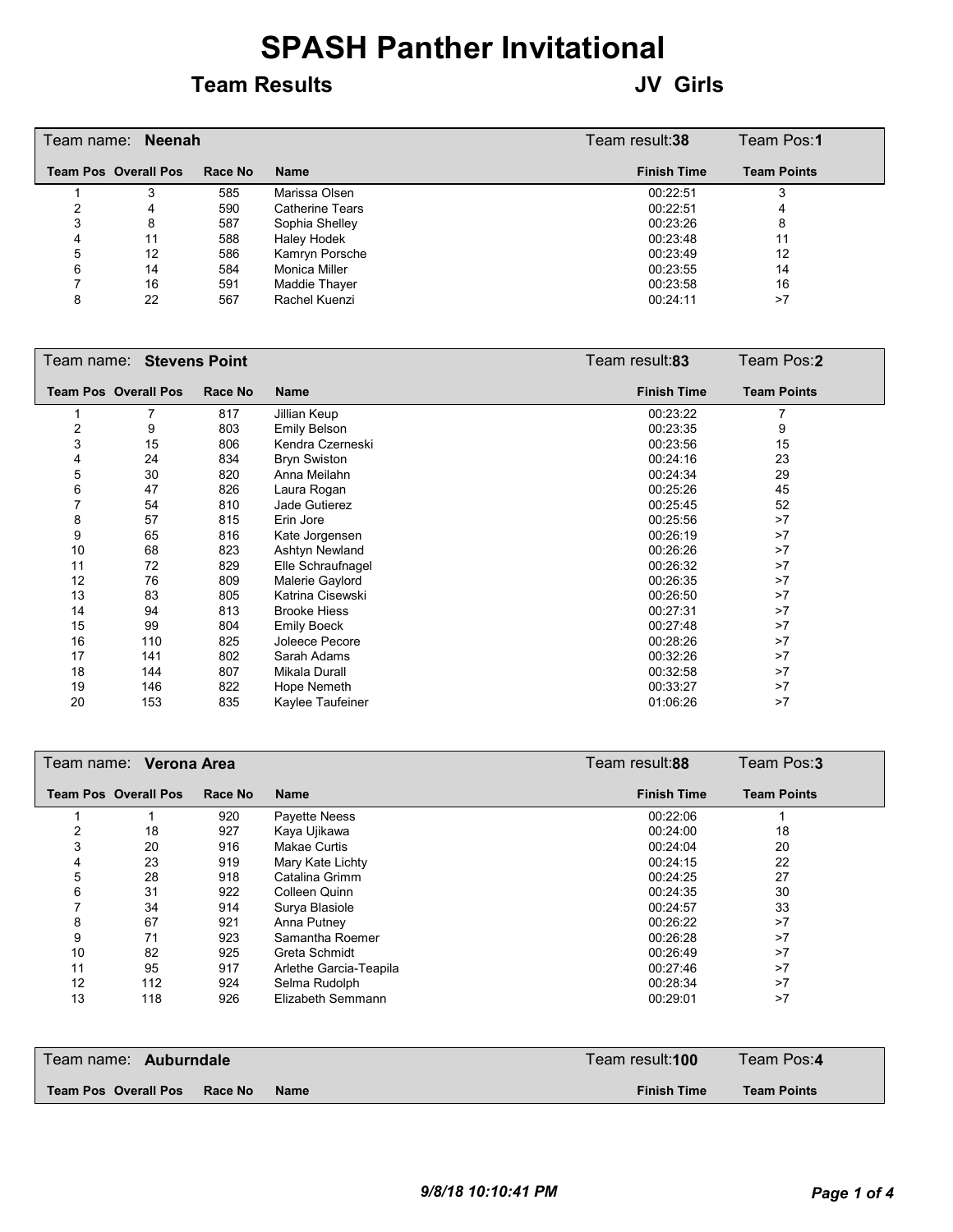| Team name: Auburndale |                             |         |                    | Team result: <b>100</b> | Team Pos: <b>4</b> |
|-----------------------|-----------------------------|---------|--------------------|-------------------------|--------------------|
|                       | <b>Team Pos Overall Pos</b> | Race No | <b>Name</b>        | <b>Finish Time</b>      | <b>Team Points</b> |
|                       | 5                           | 99      | Victoria Hasenohrl | 00:22:51                | 5                  |
|                       | 10                          | 102     | Anna Kollross      | 00:23:43                | 10                 |
| 3                     | 17                          | 101     | Lily Kloos         | 00:23:59                | 17                 |
|                       | 26                          | 104     | Autumn Richardson  | 00:24:18                | 25                 |
| 5                     | 45                          | 103     | Lillian Onsager    | 00:25:21                | 43                 |
| 6                     | 61                          | 107     | Alexandra Wolf     | 00:26:06                | 58                 |
|                       | 80                          | 106     | Hannah Schulte     | 00:26:41                | 68                 |
| 8                     | 87                          | 105     | Emmalee Richardson | 00:27:08                | >7                 |
| 9                     | 130                         | 100     | Sarah Karl         | 00:30:23                | >7                 |

|   | Team name: Port Washington  |         |                     |  | Team result:118    | Team Pos:5         |
|---|-----------------------------|---------|---------------------|--|--------------------|--------------------|
|   | <b>Team Pos Overall Pos</b> | Race No | <b>Name</b>         |  | <b>Finish Time</b> | <b>Team Points</b> |
|   | 13                          | 681     | Grace Schumacher    |  | 00:23:52           | 13                 |
|   | 19                          | 678     | Kayla Hartman       |  | 00:24:03           | 19                 |
| 3 | 21                          | 680     | Anna Russell        |  | 00:24:10           | 21                 |
| 4 | 29                          | 682     | Rebekah Stacey      |  | 00:24:34           | 28                 |
| 5 | 39                          | 679     | Noel Konitzer       |  | 00:25:06           | 37                 |
| 6 | 49                          | 683     | Ashley Tourangeau   |  | 00:25:26           | 47                 |
|   | 56                          | 677     | <b>Emily Eckert</b> |  | 00:25:53           | 54                 |

|    | Team Pos:6<br>Team name: DC Everest<br>Team result:185 |         |                         |                    |                    |  |
|----|--------------------------------------------------------|---------|-------------------------|--------------------|--------------------|--|
|    | <b>Team Pos Overall Pos</b>                            | Race No | <b>Name</b>             | <b>Finish Time</b> | <b>Team Points</b> |  |
|    | 33                                                     | 247     | Sarah Philipps          | 00:24:54           | 32                 |  |
| 2  | 38                                                     | 235     | Makenzie Bessette       | 00:25:04           | 36                 |  |
| 3  | 40                                                     | 252     | Grace Waller            | 00:25:07           | 38                 |  |
| 4  | 41                                                     | 245     | Sara Niemuth            | 00:25:15           | 39                 |  |
| 5  | 42                                                     | 250     | Carly Schwantes         | 00:25:18           | 40                 |  |
| 6  | 50                                                     | 242     | Tayler Konkol           | 00:25:30           | 48                 |  |
|    | 52                                                     | 244     | Zoey Minnihan           | 00:25:37           | 50                 |  |
| 8  | 66                                                     | 239     | Morgan Jansen           | 00:26:21           | >7                 |  |
| 9  | 84                                                     | 249     | Megan Schultz           | 00:26:51           | >7                 |  |
| 10 | 89                                                     | 236     | Annika Brown            | 00:27:22           | >7                 |  |
| 11 | 98                                                     | 238     | Mya Herrington          | 00:27:47           | >7                 |  |
| 12 | 102                                                    | 243     | Makenna Mai             | 00:28:04           | >7                 |  |
| 13 | 117                                                    | 241     | Alison Kennedy          | 00:29:00           | >7                 |  |
| 14 | 119                                                    | 251     | Sophia Shimanski        | 00:29:02           | >7                 |  |
| 15 | 122                                                    | 248     | <b>Elizabeth Powers</b> | 00:29:21           | >7                 |  |
| 16 | 123                                                    | 254     | Julia Zamzow            | 00:29:28           | >7                 |  |
| 17 | 127                                                    | 253     | Geena Zamzow            | 00:29:52           | >7                 |  |
| 18 | 131                                                    | 237     | Paige Gruhlke           | 00:30:27           | >7                 |  |
| 19 | 138                                                    | 246     | Jenna Overend           | 00:31:25           | >7                 |  |
| 20 | 140                                                    | 240     | Vannassa Kamke          | 00:32:09           | >7                 |  |

| Wausau West<br>Team name: |                             |         |                    | Team result: <b>201</b> |                    | Team Pos:7         |
|---------------------------|-----------------------------|---------|--------------------|-------------------------|--------------------|--------------------|
|                           | <b>Team Pos Overall Pos</b> | Race No | <b>Name</b>        |                         | <b>Finish Time</b> | <b>Team Points</b> |
|                           | 6                           | 1054    | Kate Neumueller    |                         | 00:23:17           | 6                  |
| 2                         | 44                          | 1060    | Jordan Stoecker    |                         | 00:25:19           | 42                 |
| 3                         | 51                          | 1048    | Taylor Haroldson   |                         | 00:25:35           | 49                 |
| 4                         | 53                          | 1053    | Paige Nelson       |                         | 00:25:43           | 51                 |
| 5                         | 55                          | 1046    | Claire Butalla     |                         | 00:25:46           | 53                 |
| 6                         | 62                          | 1047    | Alyssa Fritsche    |                         | 00:26:07           | 59                 |
|                           | 64                          | 1058    | Erika Schneider    |                         | 00:26:16           | 61                 |
| 8                         | 69                          | 1049    | Emily Johnson      |                         | 00:26:26           | >7                 |
| 9                         | 75                          | 1050    | Brianna Lor        |                         | 00:26:34           | >7                 |
| 10                        | 91                          | 1045    | Allison Borta      |                         | 00:27:28           | >7                 |
| 11                        | 96                          | 1057    | Fernanda Pintor    |                         | 00:27:46           | >7                 |
| 12                        | 97                          | 1059    | Shpresa Shabani    |                         | 00:27:47           | >7                 |
| 13                        | 104                         | 1052    | Jasmine Nagel      |                         | 00:28:16           | >7                 |
| 14                        | 113                         | 1051    | Katherine Mccallum |                         | 00:28:40           | >7                 |
| 15                        | 121                         | 1043    | Annabeth Bartelt   |                         | 00:29:19           | >7                 |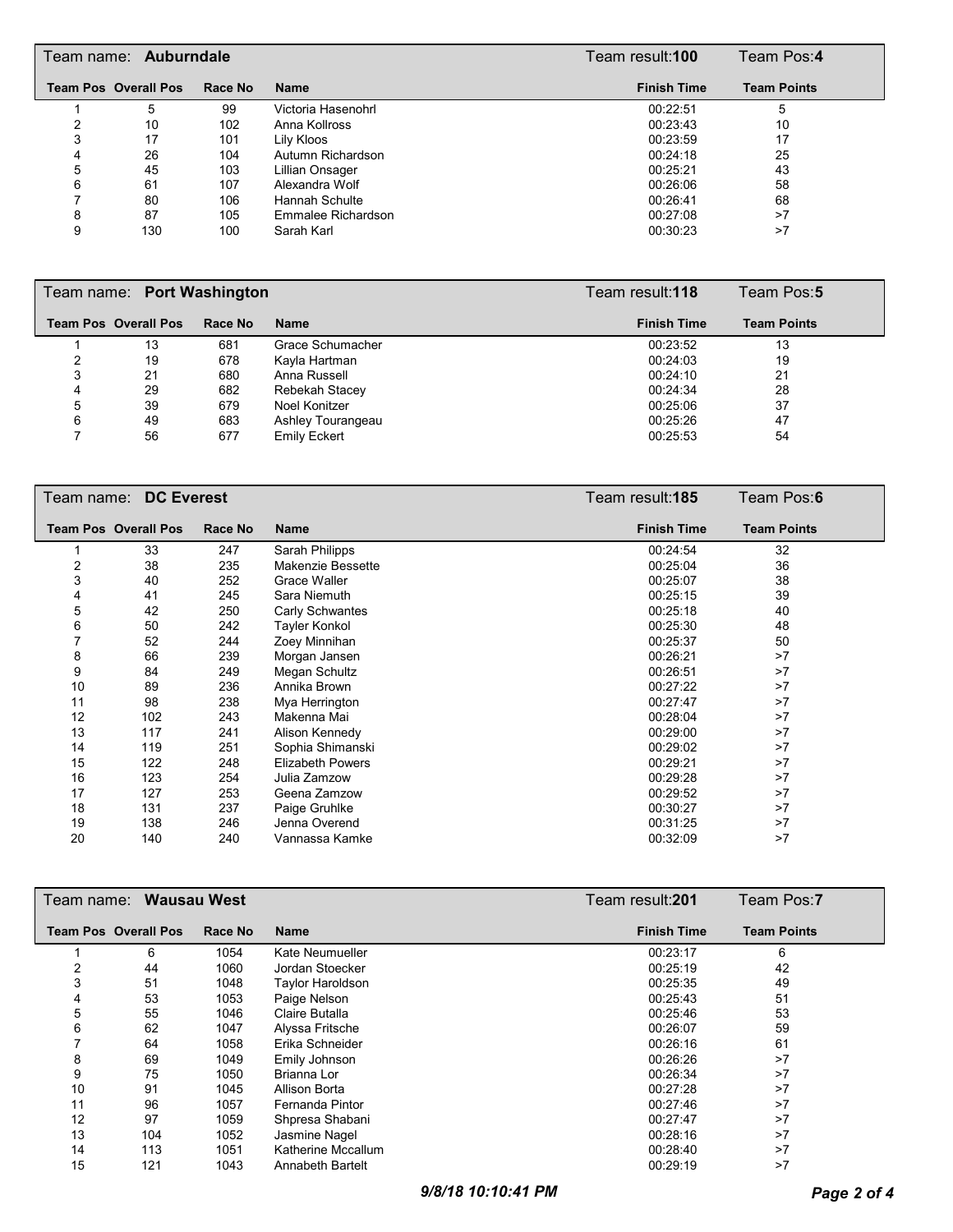#### **Team Pos Overall Pos Race No Name Finish Time**

**Team Points**

| Team name: Mosinee | Team Pos:8                  |                |                    |                    |                    |
|--------------------|-----------------------------|----------------|--------------------|--------------------|--------------------|
|                    | <b>Team Pos Overall Pos</b> | <b>Race No</b> | Name               | <b>Finish Time</b> | <b>Team Points</b> |
|                    | 25                          | 554            | Miranda Solinsky   | 00:24:16           | 24                 |
| 2                  | 35                          | 548            | Ava Hintz          | 00:24:59           | 34                 |
| 3                  | 59                          | 551            | Rebecca Luebbe     | 00:26:01           | 56                 |
| 4                  | 63                          | 543            | Reidun Backman     | 00:26:11           | 60                 |
| 5                  | 74                          | 544            | Isabelle Bednorski | 00:26:34           | 64                 |
| 6                  | 77                          | 555            | Sophia Theiss      | 00:26:36           | 65                 |
|                    | 78                          | 550            | Haley Lemke        | 00:26:37           | 66                 |
| 8                  | 111                         | 546            | Violet Cox         | 00:28:27           | >7                 |
| 9                  | 120                         | 549            | Maddie Jamroz      | 00:29:04           | >7                 |
| 10                 | 124                         | 545            | Carissa Best       | 00:29:29           | >7                 |
| 11                 | 125                         | 552            | Kaylee Olund       | 00:29:43           | >7                 |
| 12                 | 142                         | 553            | Shaylynn Rowe      | 00:32:28           | >7                 |
| 13                 | 145                         | 556            | Ellie Wengelski    | 00:33:04           | >7                 |

|   | Team name: Beaver Dam       |         | Team result: 243      | Team Pos:9         |                    |
|---|-----------------------------|---------|-----------------------|--------------------|--------------------|
|   | <b>Team Pos Overall Pos</b> | Race No | <b>Name</b>           | <b>Finish Time</b> | <b>Team Points</b> |
|   |                             | 153     | Yocelyne Hernandez    | 00:22:47           |                    |
|   | 32                          | 156     | Rebecca Rydzewski     | 00:24:46           | 31                 |
| 3 | 70                          | 155     | <b>Grace Madeiros</b> | 00:26:27           | 62                 |
| 4 | 103                         | 150     | Madelyn Adsit         | 00:28:06           | 73                 |
| 5 | 108                         | 151     | Meagen Allen          | 00:28:24           | 75                 |
| 6 | 115                         | 154     | Emma Jaeckel          | 00:28:55           | 76                 |
|   | 133                         | 152     | Molly Halverson       | 00:30:36           | 78                 |

|    | Team name: Marshfield       |         | Team result:249        | Team Pos:10        |                    |
|----|-----------------------------|---------|------------------------|--------------------|--------------------|
|    | <b>Team Pos Overall Pos</b> | Race No | <b>Name</b>            | <b>Finish Time</b> | <b>Team Points</b> |
|    | 27                          | 452     | Elaina Kirschnik       | 00:24:20           | 26                 |
|    | 46                          | 449     | Emma Gilkerson         | 00:25:23           | 44                 |
| 3  | 58                          | 458     | Makenzie Schreiner     | 00:26:00           | 55                 |
| 4  | 60                          | 457     | <b>Emily Sautebin</b>  | 00:26:03           | 57                 |
| 5  | 79                          | 454     | Jerica Mueller         | 00:26:39           | 67                 |
| 6  | 86                          | 453     | <b>Brooke McGrath</b>  | 00:27:01           | 70                 |
|    | 106                         | 448     | Jocie Anderson         | 00:28:20           | 74                 |
| 8  | 116                         | 450     | Sophia Gruenling       | 00:28:59           | >7                 |
| 9  | 132                         | 451     | Halle Hollatz          | 00:30:28           | >7                 |
| 10 | 134                         | 456     | Zoey Rice              | 00:30:43           | >7                 |
| 11 | 149                         | 460     | <b>Emily Treglowne</b> | 00:34:09           | >7                 |

|   | Team name: Merrill          |         |                    |  |                    | Team Pos:11        |
|---|-----------------------------|---------|--------------------|--|--------------------|--------------------|
|   | <b>Team Pos Overall Pos</b> | Race No | <b>Name</b>        |  | <b>Finish Time</b> | <b>Team Points</b> |
|   | 36                          | 515     | Anne Herdt         |  | 00:25:00           | 35                 |
| 2 | 43                          | 514     | <b>Claire Drew</b> |  | 00:25:18           | 41                 |
| 3 | 48                          | 513     | Annie Becker       |  | 00:25:26           | 46                 |
| 4 | 73                          | 520     | Alexis Slagoski    |  | 00:26:33           | 63                 |
| 5 | 85                          | 516     | Rylee Hoeppner     |  | 00:26:55           | 69                 |
| 6 | 100                         | 518     | Hannah Losee       |  | 00:27:51           | 72                 |
|   | 128                         | 519     | Sara Rajek         |  | 00:30:17           | 77                 |

| Team name: Edgar                |      | Team result: <b>393</b> | Team Pos:12        |
|---------------------------------|------|-------------------------|--------------------|
| Team Pos Overall Pos<br>Race No | Name | <b>Finish Time</b>      | <b>Team Points</b> |